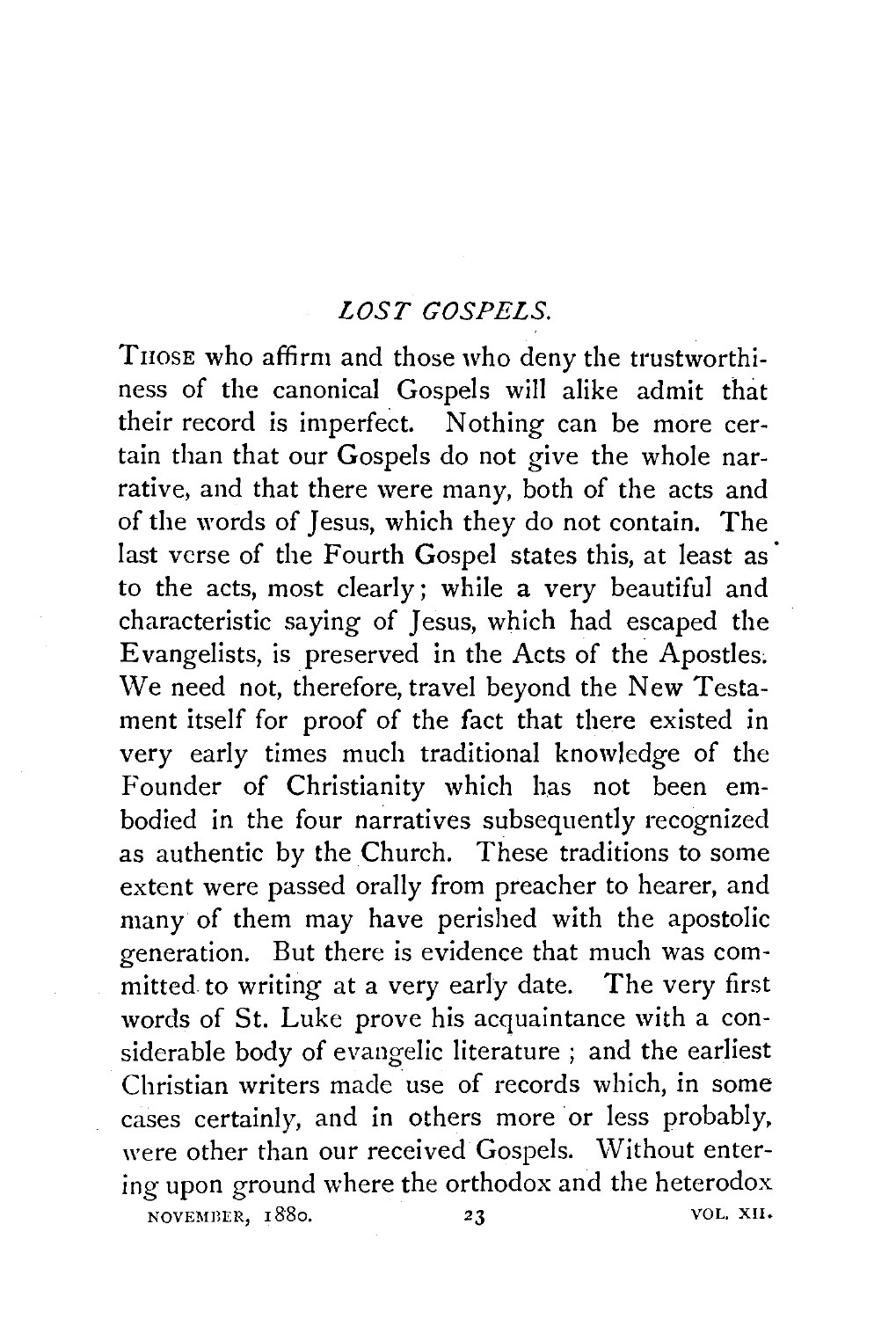## *LOST GOSPELS.*

contend for the mastery, we may take as proved the fact that a very great variety of Gospels, more or less perfect, more or less authentic, more or less fabulous, were current in the first age of the Church. It is also nighly probable that, while much or most of this literature deservedly fell into disrepute and perished, some ')f it contained genuine narratives, which were some- '1ow dropped out of the main current of tradition. It is impossible now to prove that this was so; yet the bare chance that a real saying of Jesus, or an approximately correct narrative of one of his actions, may be preserved in a fragment of a lost Gospel surely makes it worth while to ascertain what those fragments are. If those who have paid no attention to the subject will follow us for a few pages they will probably be convinced that the lost Gospels, or at least one of them, deserve much more attention than they have hitherto received, except at the hands of a few scholars.

First, let us try to understand as well as we may the conditions under which this lost literature came into being. The new religion was carried with great rapidity from city to city, from country to country; but this was done at first, in great part, by men whose knowledge of Christianity was limited to its chief principles, and whose acquaintance with the words and works of Christ was but small. Apollos, we are told, began to preach "knowing only the baptism of John;" and we may infer with something approaching certainty that many went on their way to preach Christ with little knowledge of Him beyond the bare facts that He died and rose from the dead. As soon as the Church began to organize its missionary efforts, the travelling preachers would be furnished with much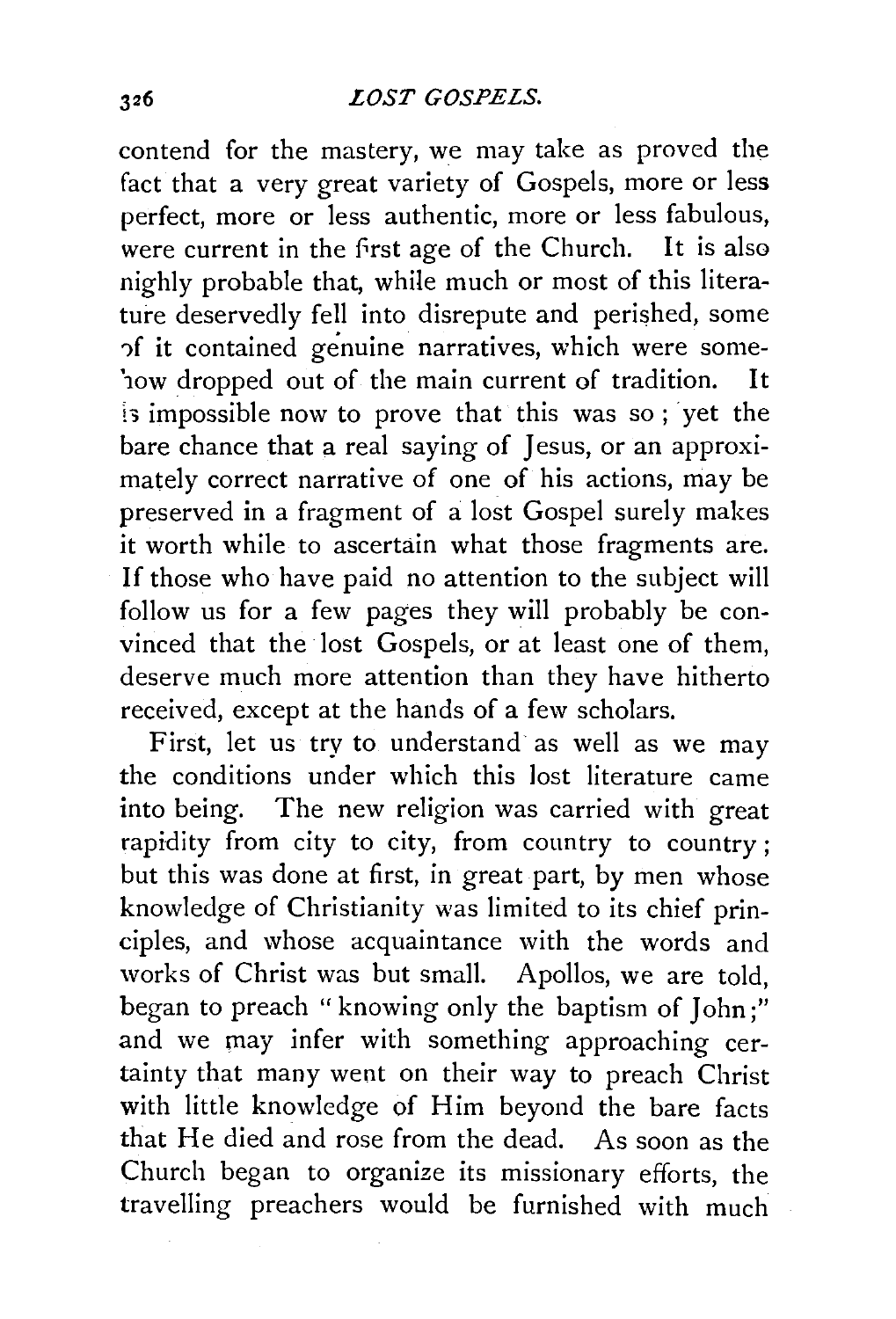oral and probably some written instruction. There is evidence that two brief evangelical records existed in very early times, one of which contained a short summary of the acts, and the other of the discourses or "oracles" of the Lord. It is not improbable that these may have been drawn up in a concise and portable form especially for the use of missionaries, who would treat them as authoritative text, to be amplified verbally from memory. Thus, more or less well furnished, the preachers of the Gospel travelled far and wide; seldom, as it seems, stopping in one place, but founding a Christian community, and then passing on to the same work elsewhere. If this be a tolerably correct account of the way in which Christianity was first spread, it will be evident that many communities had to be content for some time with but a slender stock of information. Their father in the faith stayed no long time with them-months perhaps, or weeks, or possibly only days. During that time he had been chiefly occupied in convincing them of the main truths which he desired to impart; and these would be few and simple. Sometimes he may have left in writing a few anecdotes of the life of Christ ; some notes may have been taken of his preaching ; or recollections of what he had said may have been written later, when the want of definite records began to be felt, and no new teacher came. In some such way the nucleus of the Gospel of that particular Church would be formed, and might long remain without any addjtion. Later on some emissary from one of the older Churches would supply fresh matter ; or one of their own brethren would travel to Jerusalem, Rome, or Ephesus, and bring back fuller information concerning the words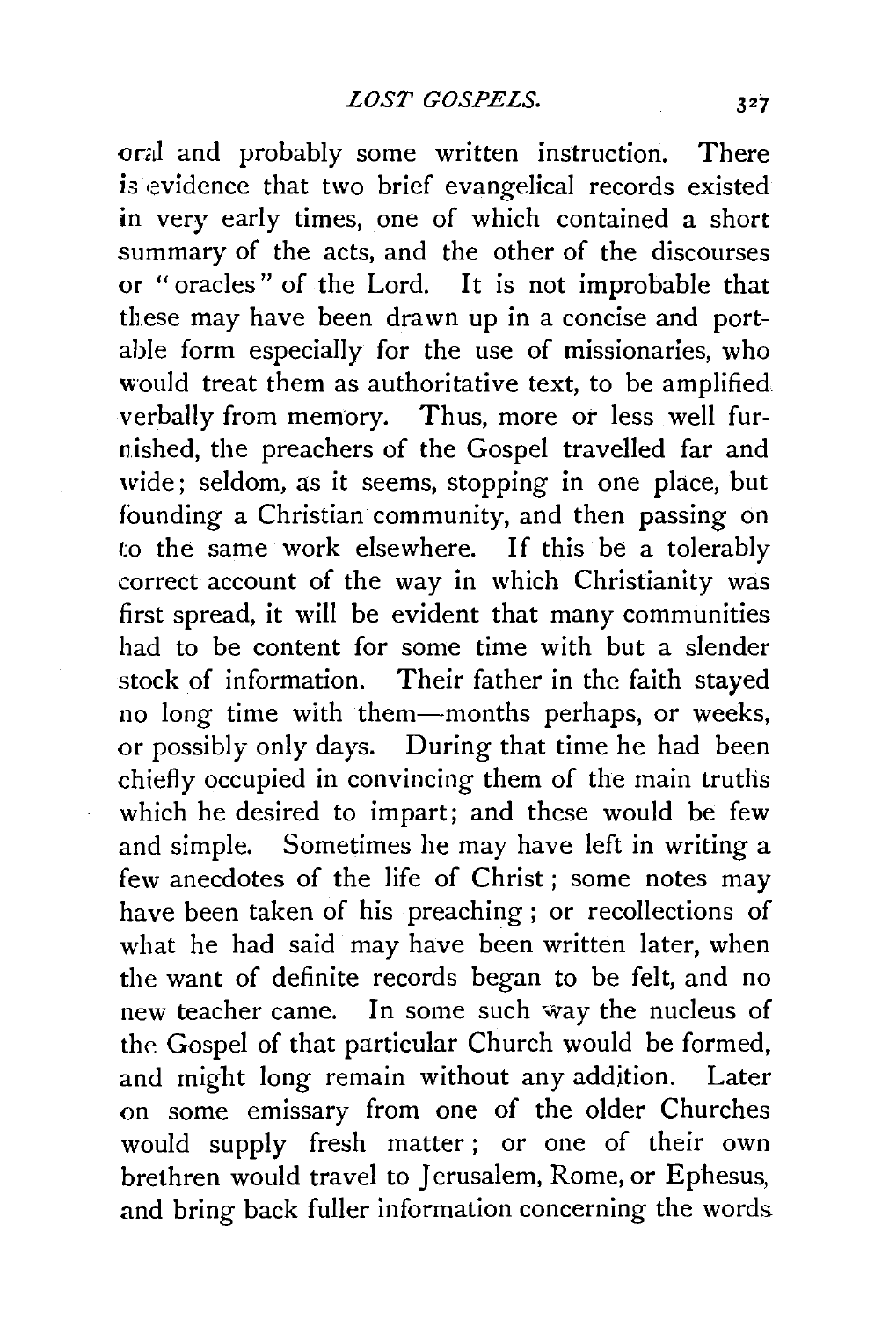and works of Christ. But when the Gospel came to be regarded as complete, the stages by which it had grown would soon be forgotten ; it would be jealously guarded as the peculiar possession of that Church, and referred in popular belief to the authority of the first preacher, or to some other name which locally commanded most reverence. Thus in early times almost every Christian community which was in any degree isolated from the rest would have its own Gospel; or at any rate would keep to the edition of the Gospd which in that region was held in especial regard. Such Gospels would be almost necessarily imperfect, and often heretical, according to the standard of later times. Views which, in their first unformed state, passed current without rebuke came afterwards to be connected with the opinions of declared heretics. Thus an early preacher, who was, or meant to be, quite orthodox, might leave behind him matter which ultimately. would be condemned by the Church authorities, and this might linger long unrebuked in remote districts. Thus, and also, perhaps, in consequence of conscious corruptions of the text, it happened that uncanonical Gospels were sooner or later condemned for heresy, and, after a longer or shorter struggle, were disused and dropped out of existence. One instance may be given to shew that this account of the matter is supported by history. A certain Serapion, Bishop of Antioch, visited the Church of Rhossus, in Cilicia, about the year A.D. 200, and found that the Christians. of that place used a certain " Gospel according to Peter." The use of this document seems to have caused some searchings of heart to those among the Rhossians who were most anxious for exact ortho-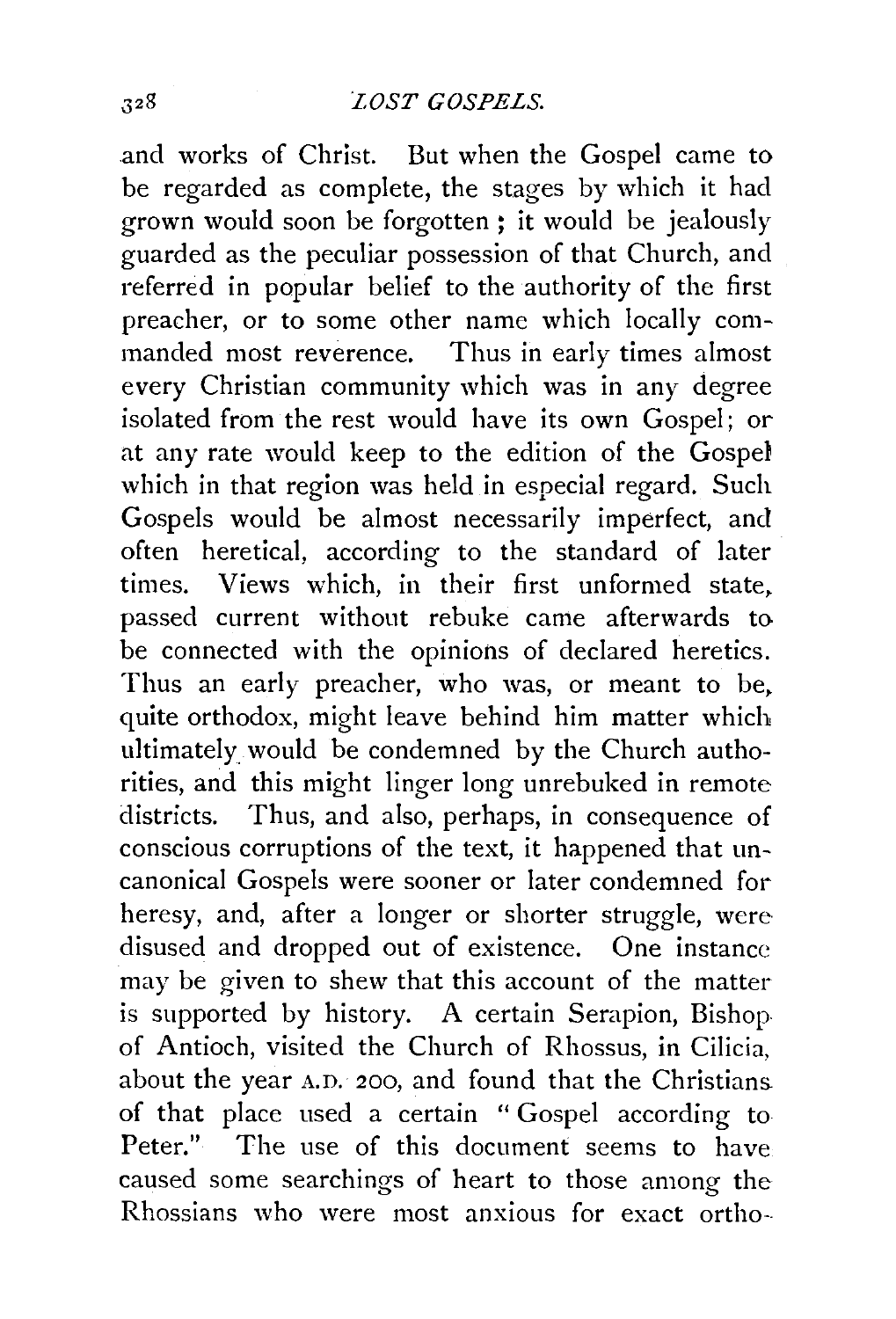doxy; but the bishop, good easy man, assumed that "all were united in a right faith," and, without reading through the local Gospel, gave sentence that "if this is all which seems to give you anxiety, let it be read." Dut when he returned to Antioch he found that he had been too hasty, and wrote again to the Rhossians to the effect that his attention had been especially drawn to the matter, and heresy had been discovered. The Gospel was then declared to be a forgery, and the bishop announced his speedy return to set the question right. This instance will serve for many. The bishops had much trouble with uncanonical Gospels ; but in the end the episcopal authority prevailed, and the use of the four canonical Gospels became universal in the orthodox Churches.

Enough has perhaps been said to shew the wide difference between these lost Gospels with which we are here concerned and the apocryphal writings which came into existence later. Several of these exist at the present day; more than enough it may be thought by those who have had the patience to read their ridiculous and sometimes disgusting details. The Protevangelium of James seems to be one of the earliest of these ; and Tischendorf thinks that there is nothing in it alien from the spirit of the middle of the second century. Be that as it may, it is no better than a childish forgery, full of absurd and sometimes very unedifying inventions. The Gospel of Thomas represents the infant Jesus as a young god, striking dead the children who interfere with his sports and the master who offers to correct him. The Arabian Gospel describes all manner of prodigies which happened in Egypt, but represents the Divine Infant as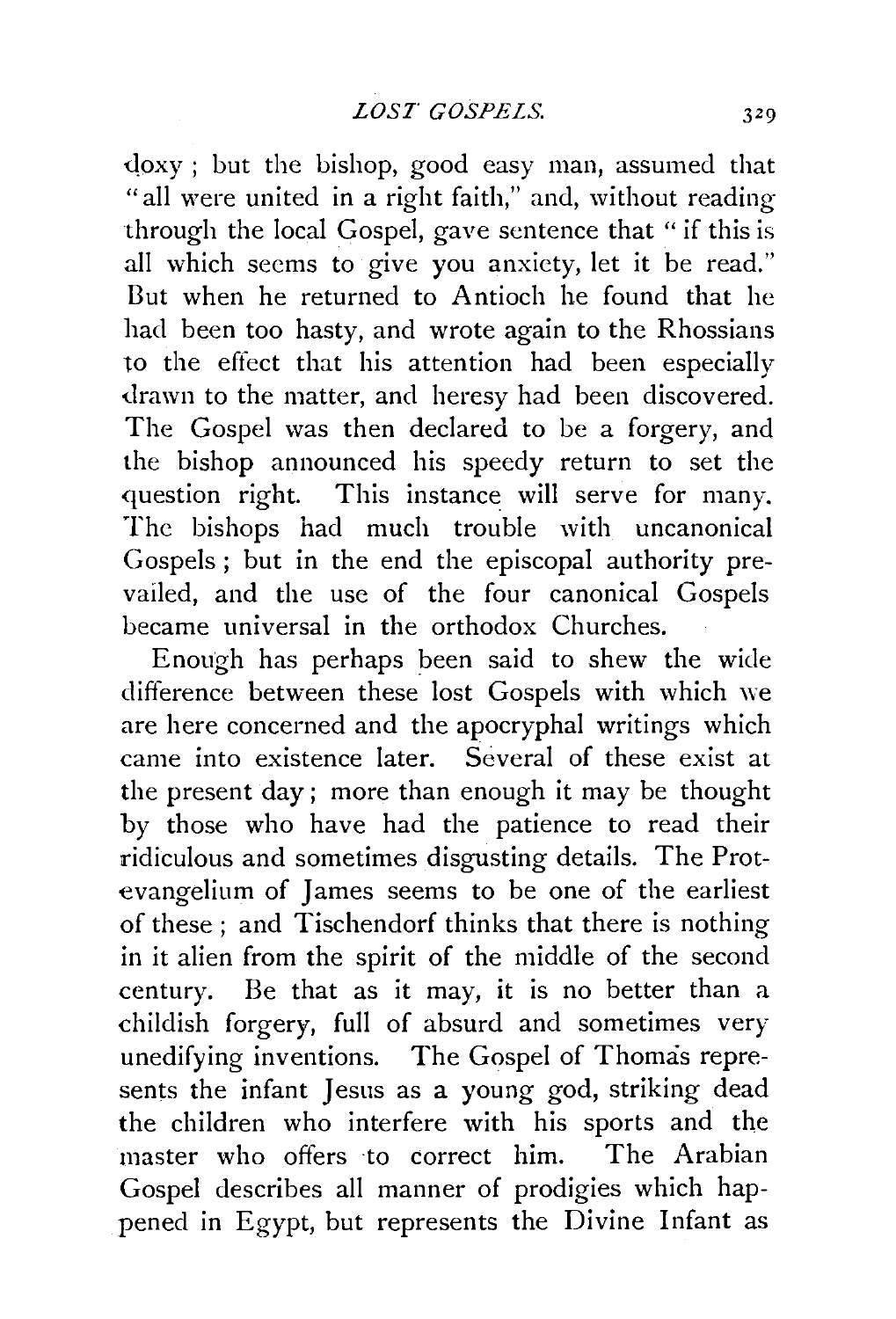benevolent, until towards the end some of the malicious pranks are borrowed from the narrative to which the name of Thomas was given. Some of these writings undertook to relate the closing events of the life of Christ, basing the narrative upon the Gospel record, and adding further particulars invented by the writer. Of these is the work called the "Acts of Pilate;" and Dr. Sanday, writing recently in THE EXPOSITOR, describes this entire class of compositions when he speaks of it as "the earliest perhaps of Christian forgeries." These apocryphal Gospels have some value for scholars, but for our present purpose they have none : for it-is certain that wherever they deviate from the ,canonical narrative their story is pure and late fiction, and we should therefore vainly search among them for any fresh information which might by any possibility be correct. They are therefore to be set aside from the present inquiry, and the rather because it would be in vain to expect readers to take interest in an investigation dealing only with mere forgeries. The claims advanced by many critics in behalf of the lost Gospels allege for them a wholly different value; and it is these that are now to be considered.

Have we, then, anything remaining out of that evangelic literature which grew up in the earliest times : any remnant of the " declaration of those things" which were most surely believed among the men of 'Luke's time, as set forth by the "many" of whom he speaks ; any sayings of Jesus or records of his actions which were believed to be genuine by Christians of the apostolic or sub-apostolic age? No work of this description has come down to us ; and of the fragments that remain quoted in the works of later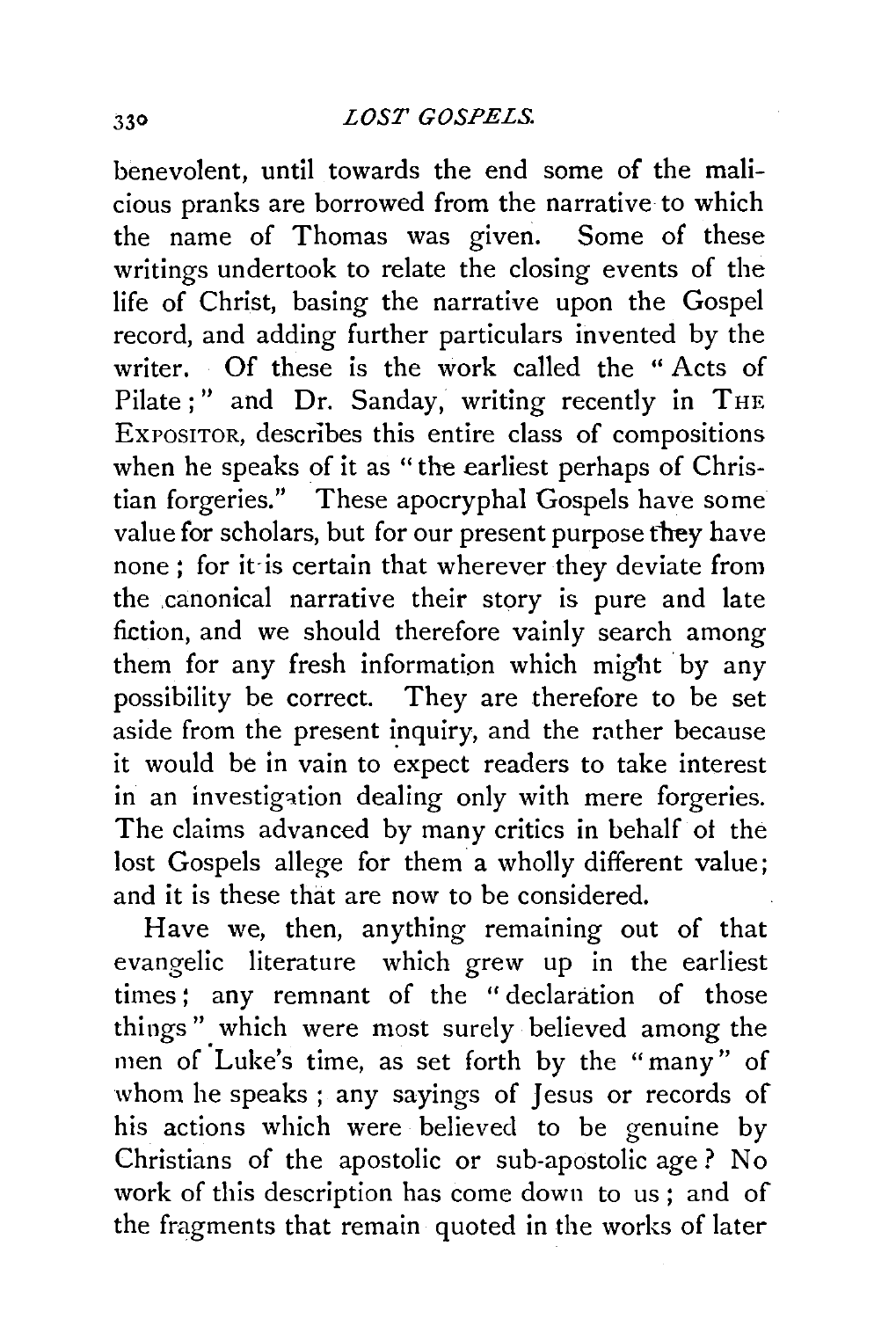authors many cannot be assigned with certainty to one rather than to another of the lost Gospels; while in the case of some it is even uncertain whether they may not be merely inaccurate quotations from the canonical writings. We have therefore but little on which to build an argument. Yet if reason can be shewn for thinking that any one or more of the lost Gospels was really valuable, it would be worth while to draw attention to the fact, since the chances of recovery are even yet by no means so small as many may imagine. Let us see, therefore, whether such examples as remain to us, and such further evidence concerning the nature and authenticity of the lost Gospels as is attainable, incline us to encourage search and hope for more matter of the same  $\operatorname{kind}$ .

The early Christian Writers were in possession of much information concerning the life and sayings of Christ which has not come down to us. Heretical writers had their own Gospels, some of which would be valuable if they were still in existence; but of these we need not speak now. Perfectly orthodox Fathers of the Church cite incidents or sayings which are not in our Gospels. Thus, to take a single instance, Justin, writing in the second century, seems to be as confident that a fire was kindled in Jordan at Christ's baptism as that the Spirit descended in the form of a dove. Besides, some old and important Greek and Latin MSS. have passages of a very curious nature interpolated in their text. It is plain, then, that there was a body of evangelic tradition, whether oral or written, sanctioned by considerable authority, which remains outside the four received Gospels. Very early writers had loose habits of quotation ; citing passages from memory and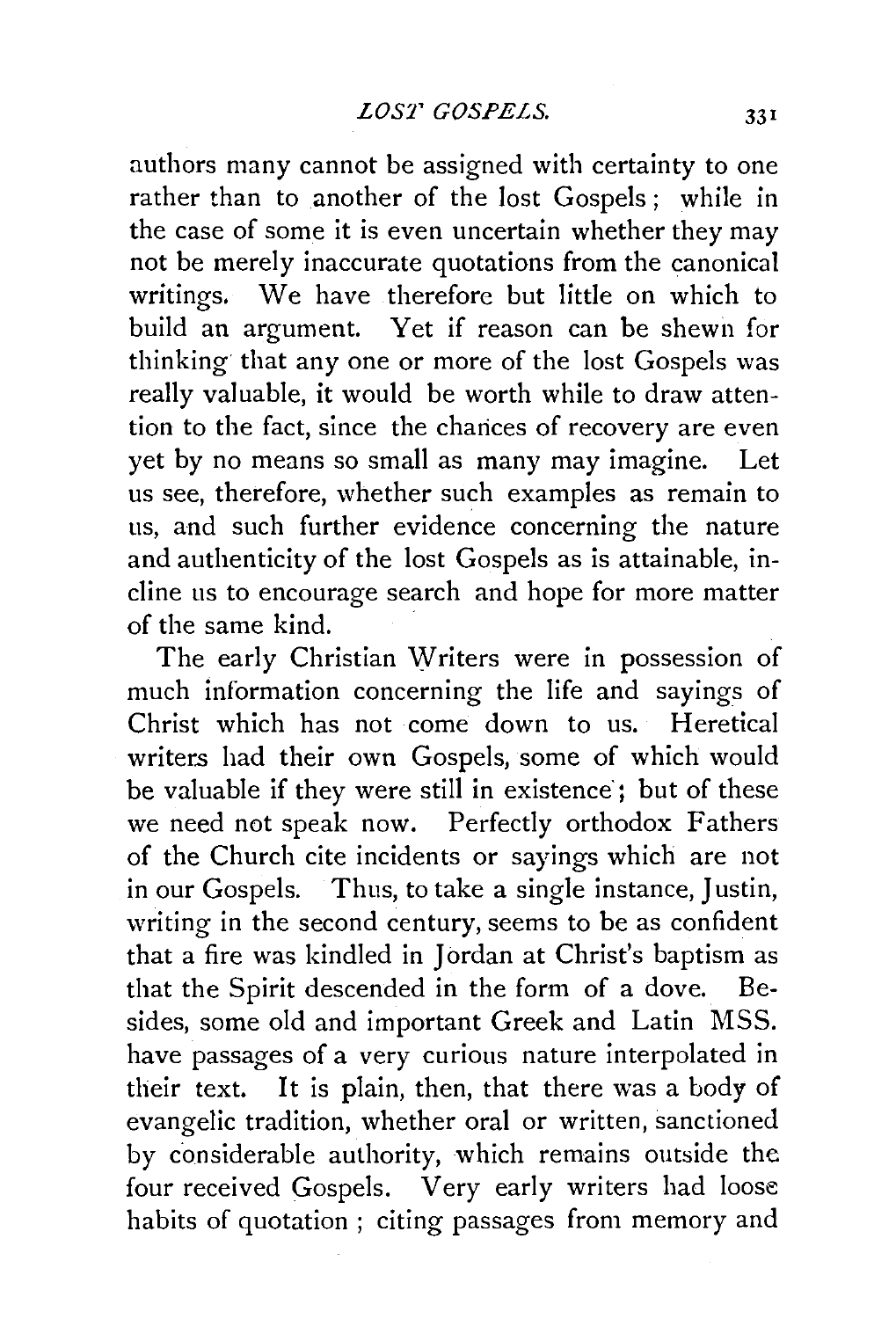with little accuracy ; and for the most part with no more definite reference than "he says," or, "it is said," or, "the Scripture says." In these cases it must often remain uncertain whether the quotation is taken from our Gospels ; or, if the divergence from them is too great to be accounted for by mere inaccuracy, what other source may have been used. Sometimes the name of the authority is given, though occasionally in a form which causes much trouble to critics and 1pologists. J ustin cites the "Memoirs of the Apostles," .md whether he means our four Gospels, or three of them, or a different work, is disputed among the learned to this day. Other Fathers refer to the Gospel according to the Egyptians, to the Gospel according to the Twelve Apostles, and so on. With regard to these the greatest uncertainty prevails. We hardly know wheiher they were really independent works, or editions of the same, or nearly the same Gospel, used in different places ; and these doubts are not likely to be cleared up. But there was one Gospel to which most of the extra-canonical fragments and allusions may be more or less certainly referred; the genuine character and even apostolic origin of which is asserted by very high authority, and which, moreover, is, in its entire form, by no means lost beyond chance of recovery. This is the Gospel according to the Hebrews; and those who have sufficient interest to master the contents of a small volume will find all accessible information on the subject in the excellent monograph by Mr. Nicholson.<sup>1</sup> But there are many whc will be deterred by the scientific form of this work, and by the

*i*he Gospel according to the Hebrews. By G. B. Nicholson. London : Kegan Paul and Co.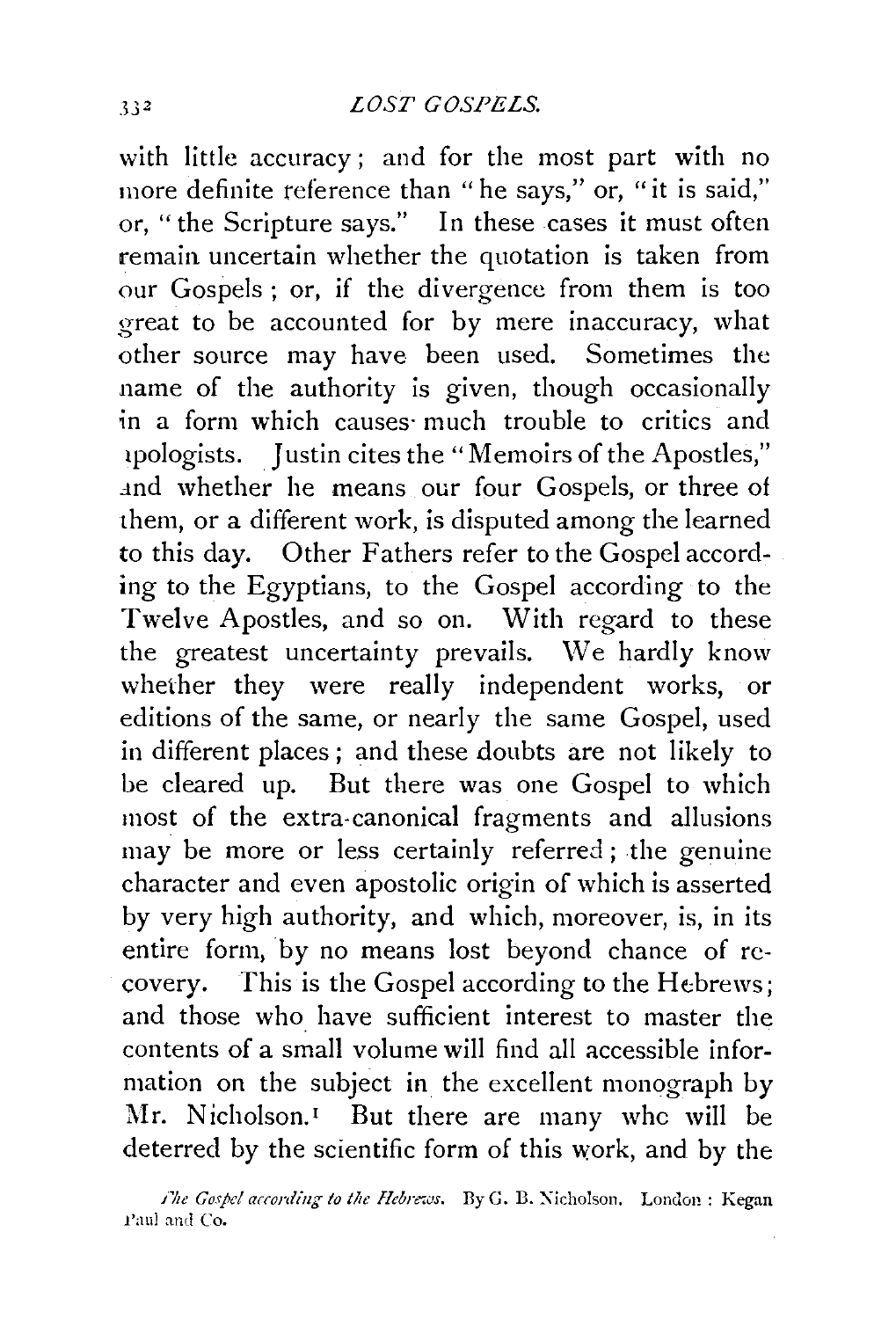numerous quotations in Greek and Latin, who may like to have the results of the inquiry placed before them in a shorter and simpler form.

It has been already explained how a Christian community, 1f isolated from others, would often have its peculiar version of the Gospel. But this isolation had sometimes causes other than geographical position. Heretical or even peculiar doctrines might fix a deep gulf between one set of Christians and those in whose midst they lived, or a different language might keep the religious traditions of those who used it apart from those of their neighbours. Now, from very early times there was such a people, living among, yet apart from, other Christians, peculiar in habits, language, and opinions, who for long preserved traditions which once had been almost universal. The name Nazarene, which at first belonged to all Christians, came to be applied to them alone, and with the name they reta'ined the ideas of James and the first Church at Jerusalem, strictly adhering to Jewish rites, and rejecting all things " common and unclean." These traditions they kept . unchanged as late as the fifth century, living separate from, yet apparently respected by others ; the most in- <>ffensive of heretics, if indeed the main body of them were considered as heretics in any sense. Judaizers of a strict sort, their language, at least among themselves and in the services of religion, was Hebrew; that is to say, the Aramaic dialect then current in Palestine. They had a Gospel of their own in this language, which certainly was very ancient, and may have been brought by them from Jerusalem to Pella ; although in that case it probably received subsequent alterations and additions, like other documents of equal antiquity.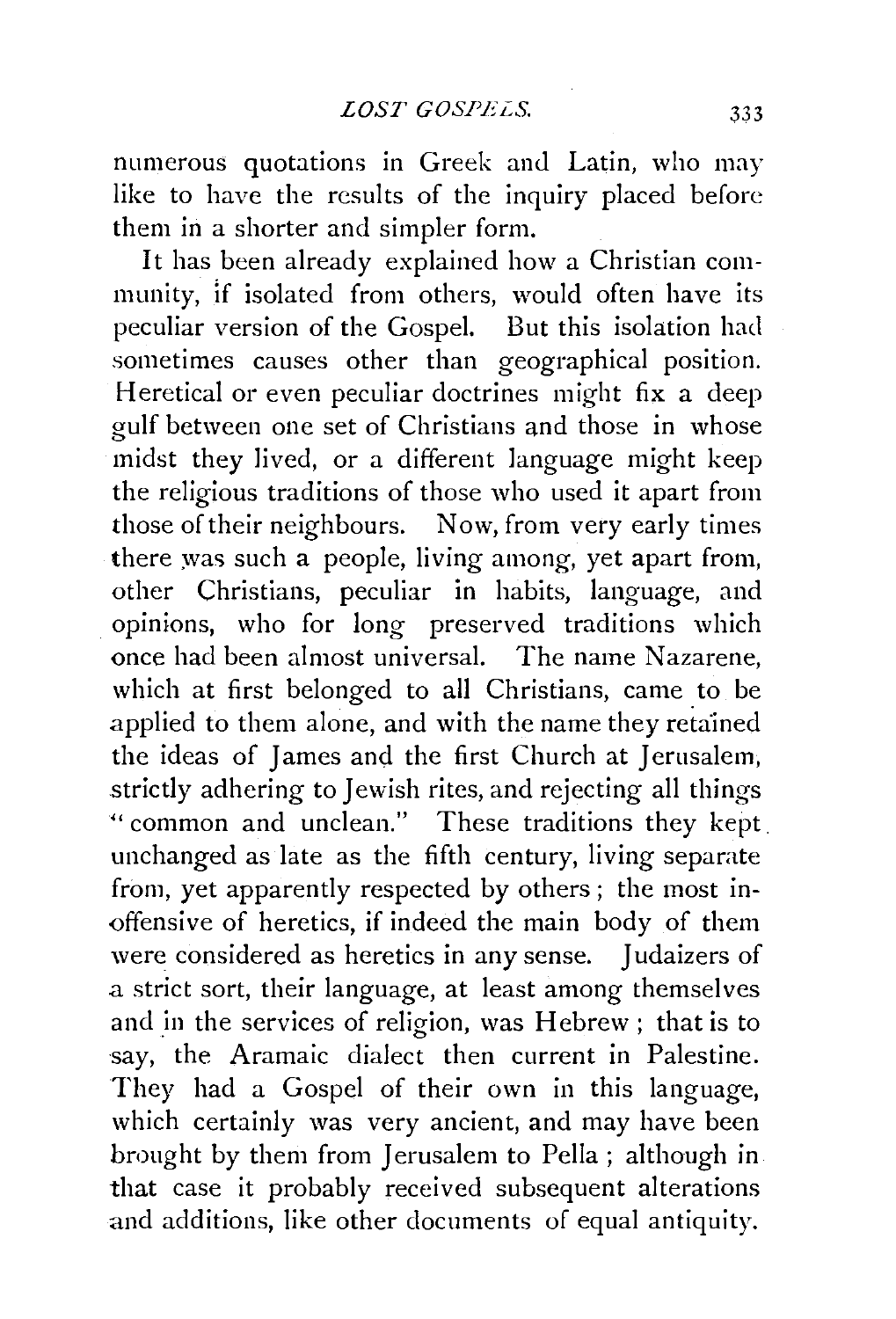However that may have been, their Gospel, after its completion, was carefully preserved. As Greek became the language of most Christians, the Gospel of the Nazarenes was known to others only through report, and was commonly spoken of as the "Gospel according to the Hebrews;" that is, as the version of the Gospel narrative in use among those who were looked upon as 11 ebrew Christians.

The separation between the Nazarenes and other Christians had a double effect upon this Gospel. As the lava hid the treasures of Hereulaneum for ages, but also preserved them to our time in singular perfection, so the solitary life and peculiar language of the Nazarene community kept their Gospel out of general use, but at the same time preserved it from the alterations which it would have undergone had it become current among the whole body of Christians. The small and excessively conservative sect of Nazarenes kept their. treasure with jealous care; and there is every reason to suppose that it remained unaltered from a very early time. Had it been written in Greek it would have passed into general use; for until comparatively late there seems to have been no suspicion that it was other than genuine. But then its deviations from the canonical text would have been observed, and it would have been altered to their standard, or suppressed as heretical, unless indeed it had come with sufficient authority to be accepted as a parallel and genuine, though varying, narrative. In fact, however, it was accessible, at least in its purest form, only to the few scholars who could read Aramaic, and had an opportunity of visiting a Nazarene community. It remained therefore untouched and respected, until it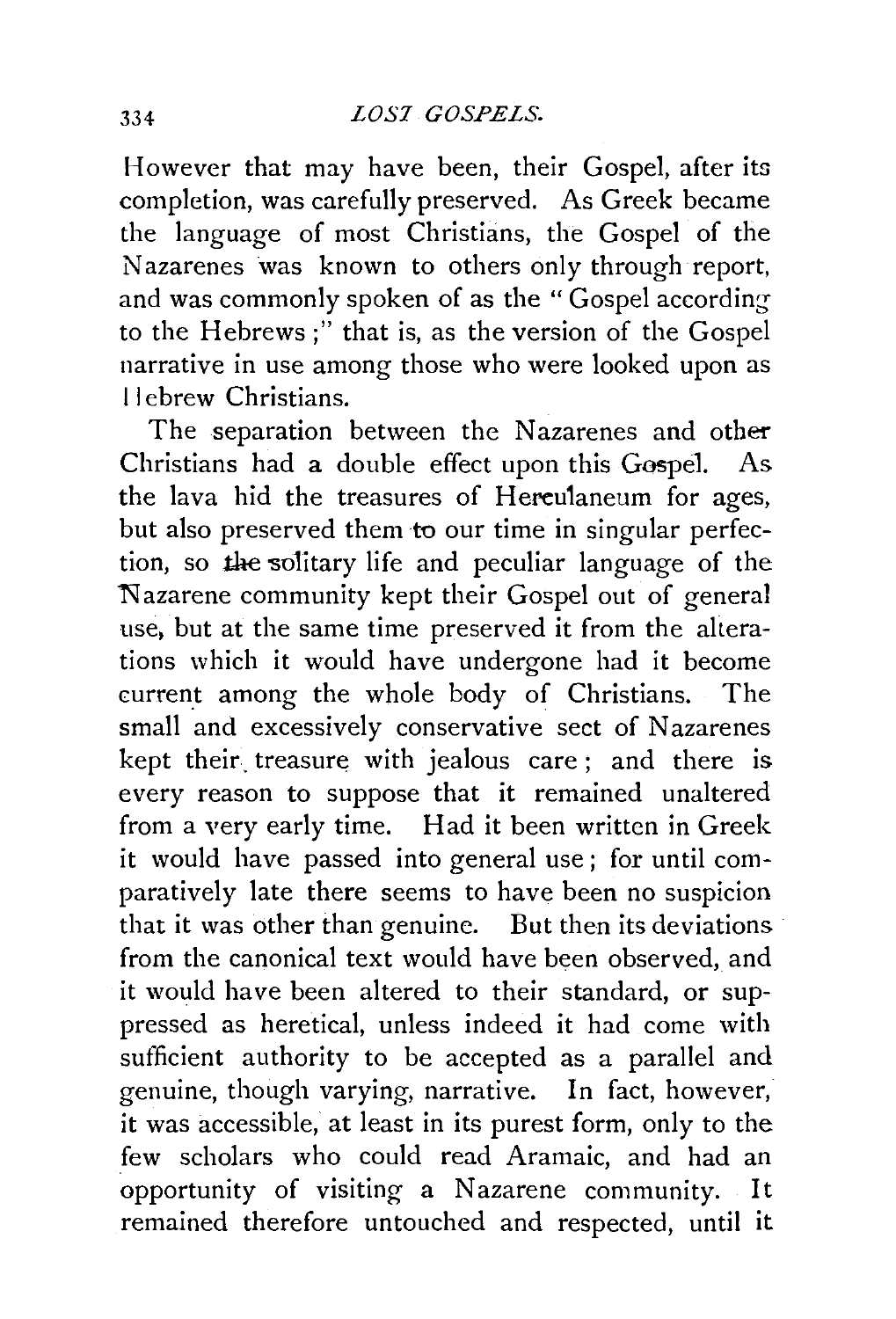is Matthew xii.  $9-14$ ; and in his commentary on the latter passage Jerome tells us that, "in the Gospel which the Nazarenes and Ebionites use," the man with the withered hand speaks thus :

"I was a mason, gaining a living with my hands; I pray thee, Jesus, restore my health, lest I shamefully beg food."

Is it possible that these two passages may have formed part of one incident recorded in the Gospel according to the Hebrews? If we might imagine that the mason used his restored hand for work on the sabbath, under circumstances which left it uncertain whether he was building for charity or for hire, the speech of Jesus as recorded in Codex Bezæ would become intelligible. This view seems to be taken by Dr. Abbott in his *Philochristus*, where an imaginary framework is given to this and other incidents from canonical and uncanonical Gospels, seen through which they at once become natural and life-like. We may be allowed in passing to say that this work, though in form a romance, is really a commentary on the Gospels and the Gospel history of very great excellence. With this aspect of it we are not here concerned ; but many important fragments of lost Gospels will be found in *Philochristus* fitted into probable places and natural connection by the Ijght touch of genius.

We may now pass in brief review some of the fragments ; and, first, those which only probably or possibly belong to the Gospel according to the Hebrews. A saying very frequently quoted by early Christian writers, and referred by most of them to Christ, is this: " Be approved money changers," or "bankers," if, as Mr. Nicholson thinks, that trans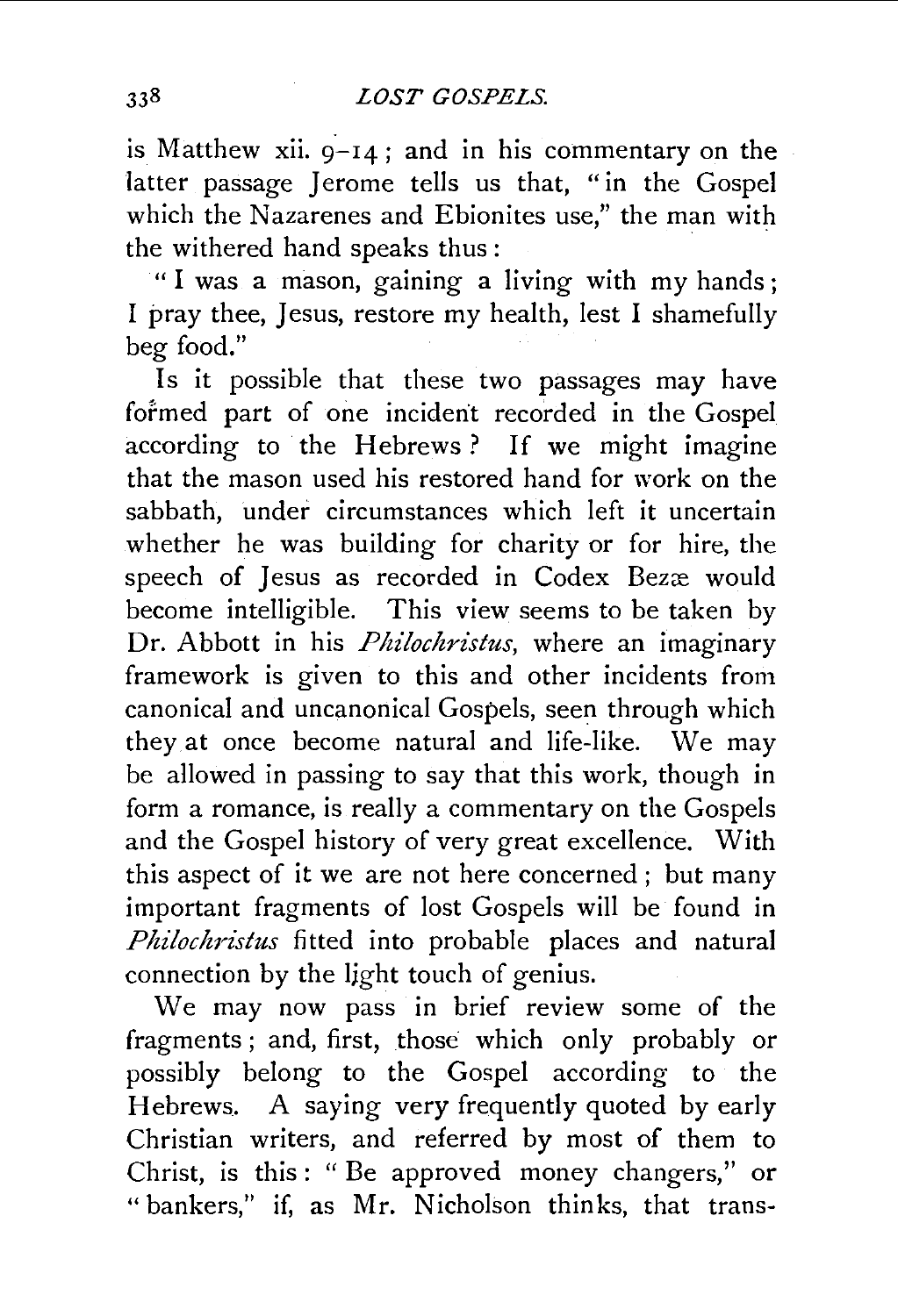began to be spoken against as the possession of a sect of doubtful orthodoxy, and in the end disappeared when the Nazarenes themselves had ceased to exist.

An attempt was made to rescue the Gospel according to the Hebrews from this fate, and to place it beside the sacred books of Christians, by the great Biblical scholar Jerome, who for his pains was accused of trying to pass off upon the public a fifth Gospel. It is well known that, towards the end of the fourth century, Jerome undertook and accomplished the work of reducing to order the confused and corrupted manuscripts of the New Testament, especially those known as the Old Latin Versions ; and one result of his labours was the Vulgate. He was a good Hebrew scholar, and took peculiar interest in the Gospel preserved by the Nazarenes. Early tradition affirmed that Matthew wrote his Gospel in Hebrew; that is to say, in· Aramaic; and for a long time this Gospel according to the Hebrews was held by many to be Matthew's original work. To this view Jerome inclined, and he took the trouble to go to Bercea, where the Nazarenes were numerous, to examine and copy the manuscript in their possession, and to translate it both into Greek and into Latin. His translations have unhappily been lost, like the original itself; but his opinion of its value is shewn by the trouble he took in the matter.

Those who know what weight to attach to the judgment of Jerome will perceive the importance of a work which he translated for the general use of Christians. Much additional testimony might be added from Origen and others, but we fear we have already held our readers too long from the main subject. We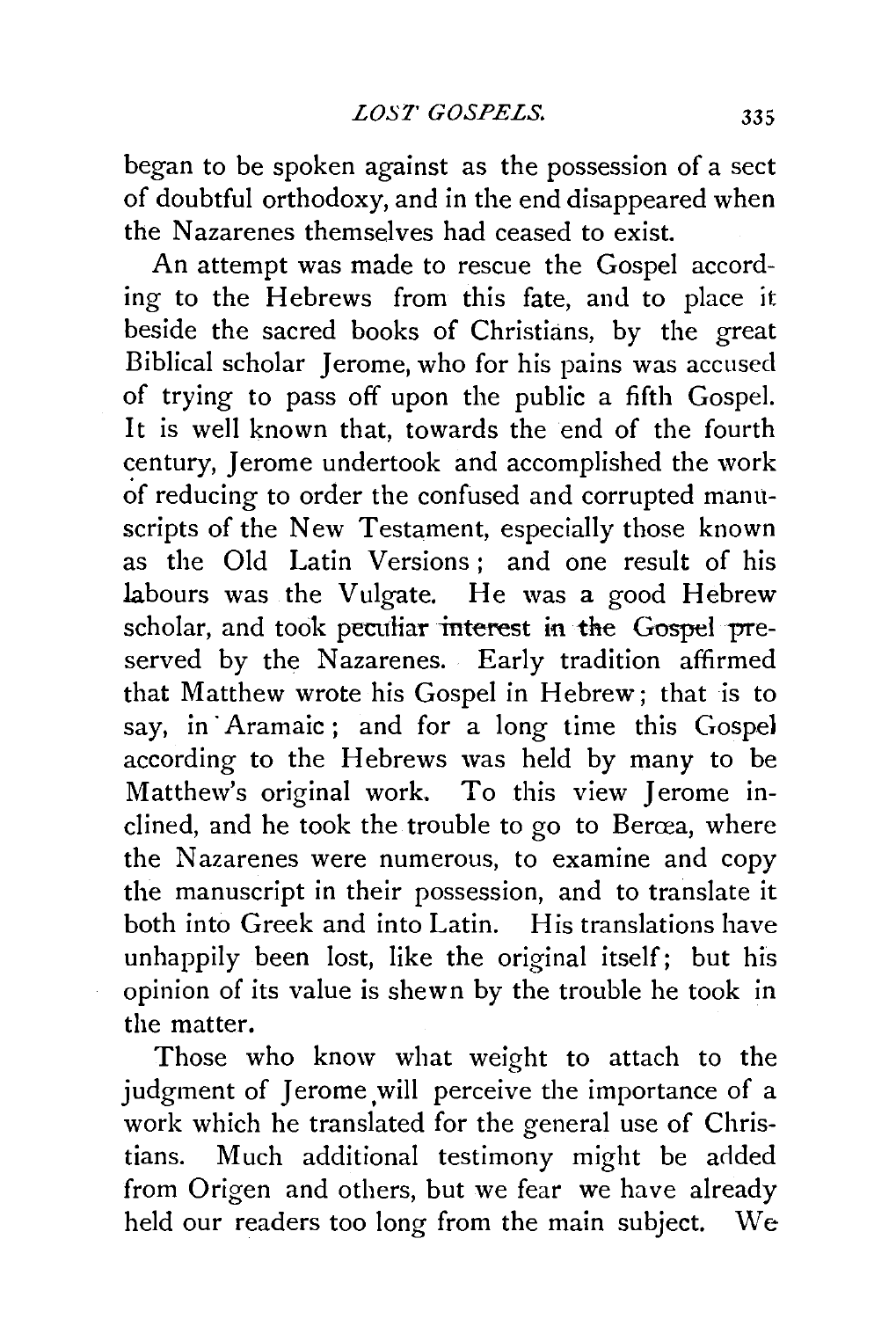must, however, trespass upon their patience for yet a short time before we can give samples of so much as remains of the Gospel according to the Hebrews, since it is necessary first to say something of the sources from whence our information is derived.

The existing fragments are to be divided into two classes. The first consists of those certainly or probably taken from the Nazarene version of this lost Gospel, which are found in the writings of Jerome and certain other Fathers : and four fragments are written in the margin of a manuscript of the New Testament belonging to the ninth century. There is no reason to doubt that these faithfully correspond with the genuine ancient text. But we have also a number of citations which were taken from a different version of this same Gospel; that, namely, in use among the Ebionites, a heretical sect which had branched off from the Nazarenes. This Ebionite Gospel may have 'been in Greek ; or at least some copies of it seem to have been written in that language. The heretical Ebionites rejected the doctrine of the Incarnation, and are said to have cut out from the beginning of the Gospel those parts which made against their views, and to have corrupted other passages. Hilgenfeld treats the Ebio- . nite as distinct from the Nazarene Gospel, and even places the " Gospel according to Peter" between the two in point of time; that is, later than the latter and earlier than the former. It is to be remembered, however, that our knowledge of the Ebionite edition of the Gospel comes from Epiphanius, who was reckless in assertion, careless of verification, and violeptly prejudiced against heretics. Mr. Nicholson treats the Ebionite Gospel as in the main the same as that of the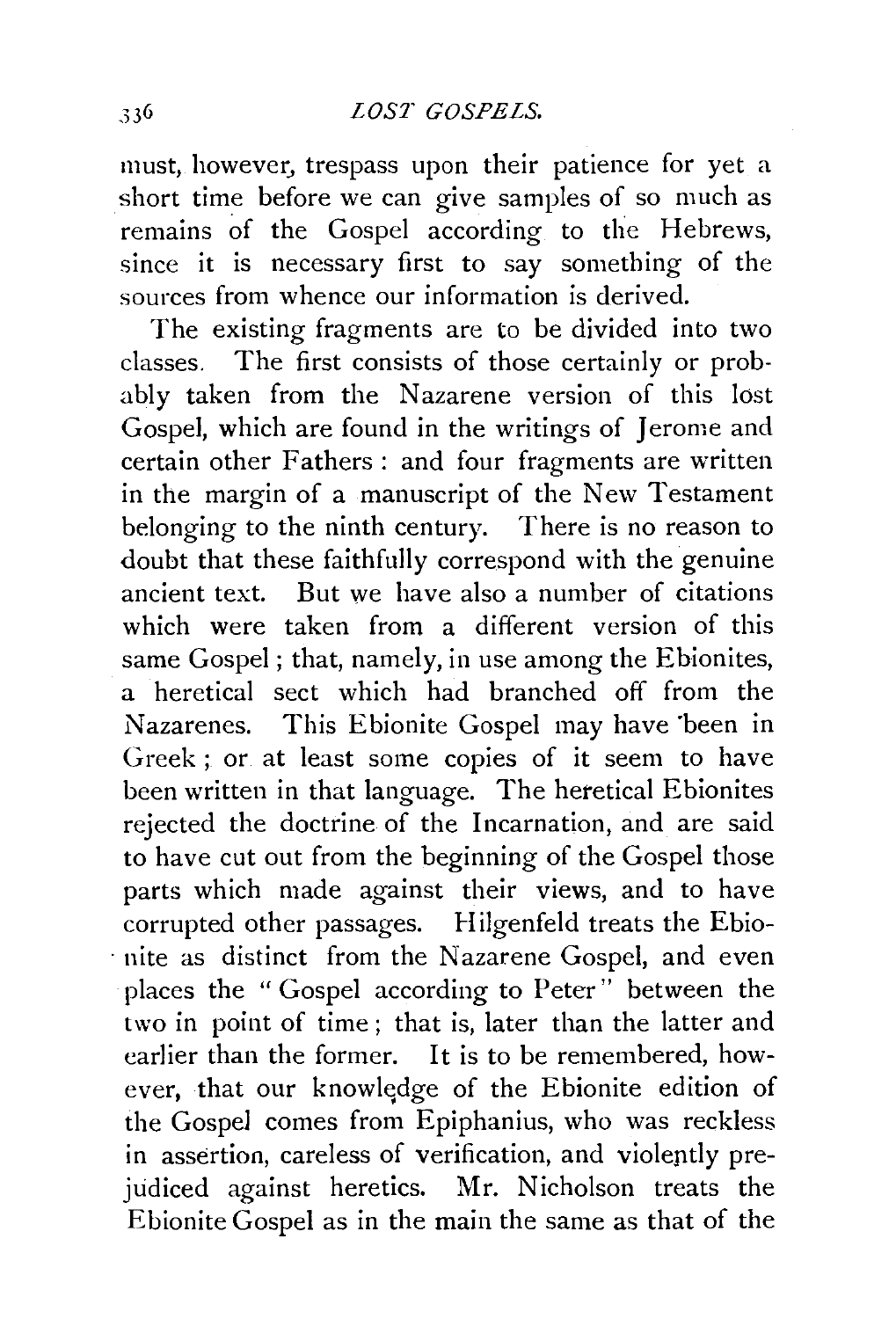Nazarenes, although there is "good reason to charge the Ebionites with altering and interpolating;" and this must be remembered in dealing with the fragments themselves.

But besides these we have in various authorities quotations *ftom* an unnamed source, many of which are assigned with more or less probability to the Gospel according to the Hebrews. With one of these, on account of its interest and of its connection with an undoubted fragment of the lost Gospel, we will begin.

In an early and important manuscript of the New Testament, the Codex Bezæ, the following passage is inserted immediately after Luke vi. 4:

" On the same day, seeing one working on the sabbath, he saith to him: Man, if thou knowest what thou doest, thou art blessed : but if thou knowest not, thou art cursed, and a transgressor of the law."

This is certainly a striking addition to the text. It can scarcely have belonged to the original Luke ; but has rather the appearance of an insertion, taken from an independent narrative. It is easy to imagine that it may have formed part of an authentic record; for the idea conveyed seems to be profound, not alien to the teaching of Christ, and similar to Paul's distinction between observances done or omitted " to the Lord," or through carelessness and indifference. But here we want the context; since much depends upon the work on which the man was engaged. The performance of ordinary business on the sabbath would not be likely to receive commendation from Christ ; and if this is intended, the passage cannot be considered genuine. Now the parallel to Luke vi. 6-11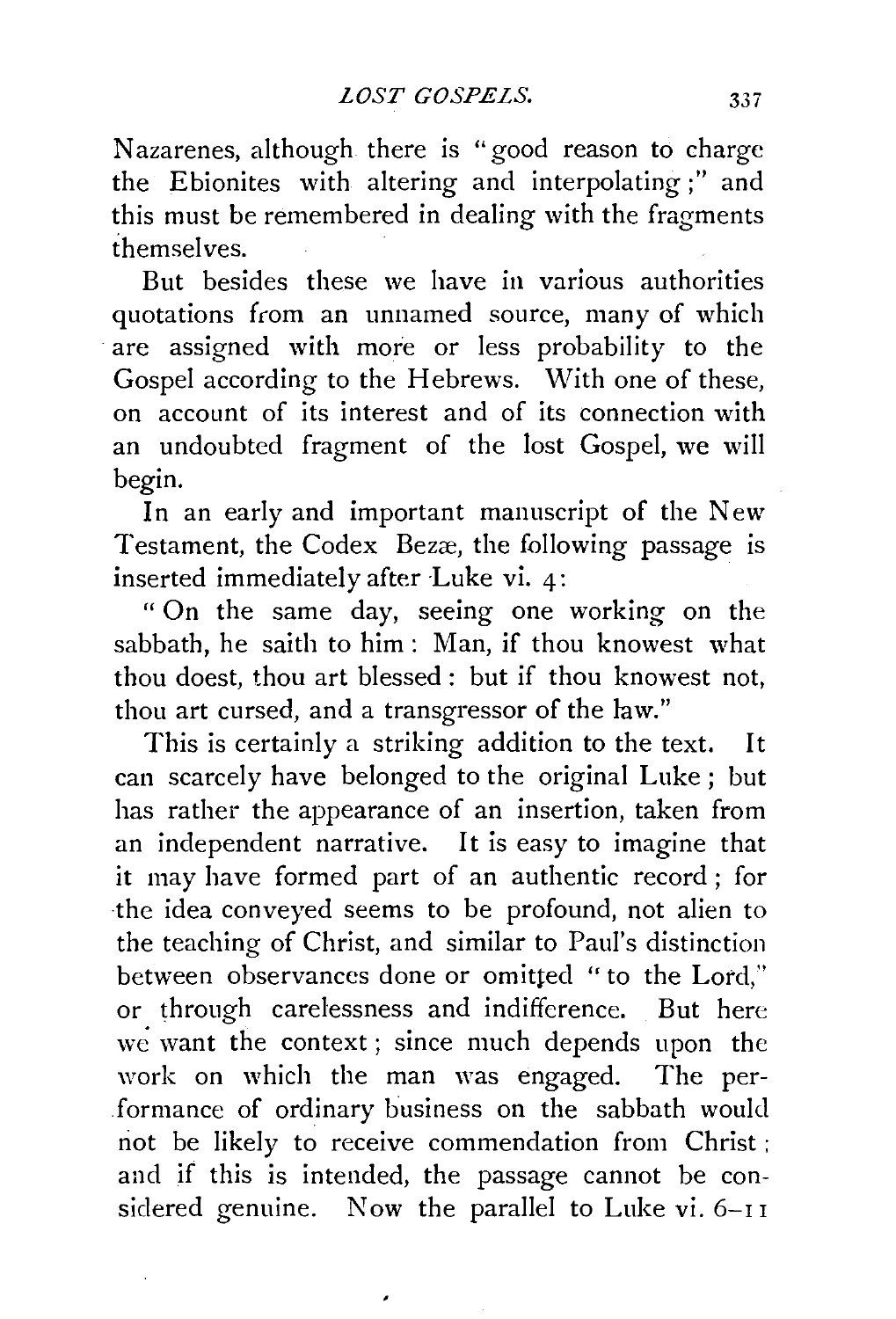is Matthew xii.  $9-14$ ; and in his commentary on the latter passage Jerome tells us that, "in the Gospel which the Nazarenes and Ebionites use," the man with the withered hand speaks thus:

" I was a mason, gaining a living with my hands; I pray thee, Jesus, restore my health, lest I shamefully beg food."

Is it possible that these two passages may have formed part of one incident recorded in the Gospel according to the Hebrews? If we might imagine that the mason used his restored hand for work on the sabbath, under circumstances which left it uncertain whether he was building for charity or for hire, the speech of Jesus as recorded in Codex Bezæ would become intelligible. This view seems to be taken by Dr. Abbott in his *Philochristus*, where an imaginary framework is given to this and other incidents from canonical and uncanonical Gospels, seen through which they at once become natural and life-like. We may be allowed in passing to say that this work, though in form a romance, is really a commentary on the Gospels and the Gospel history of very great excellence. With this aspect of it we are not here concerned ; but many important fragments of lost Gospels will be found in *Phi!ochristus* fitted into probable places and natural connection by the light touch of genius.

We may now pass in brief review some of the fragments ; and, first, those which only probably or possibly belong to the Gospel according to the Hebrews. A saying very frequently quoted by early Christian writers, and referred by most of them to Christ, is this: "Be approved money changers," or "bankers," if, as Mr. Nicholson thinks, that trans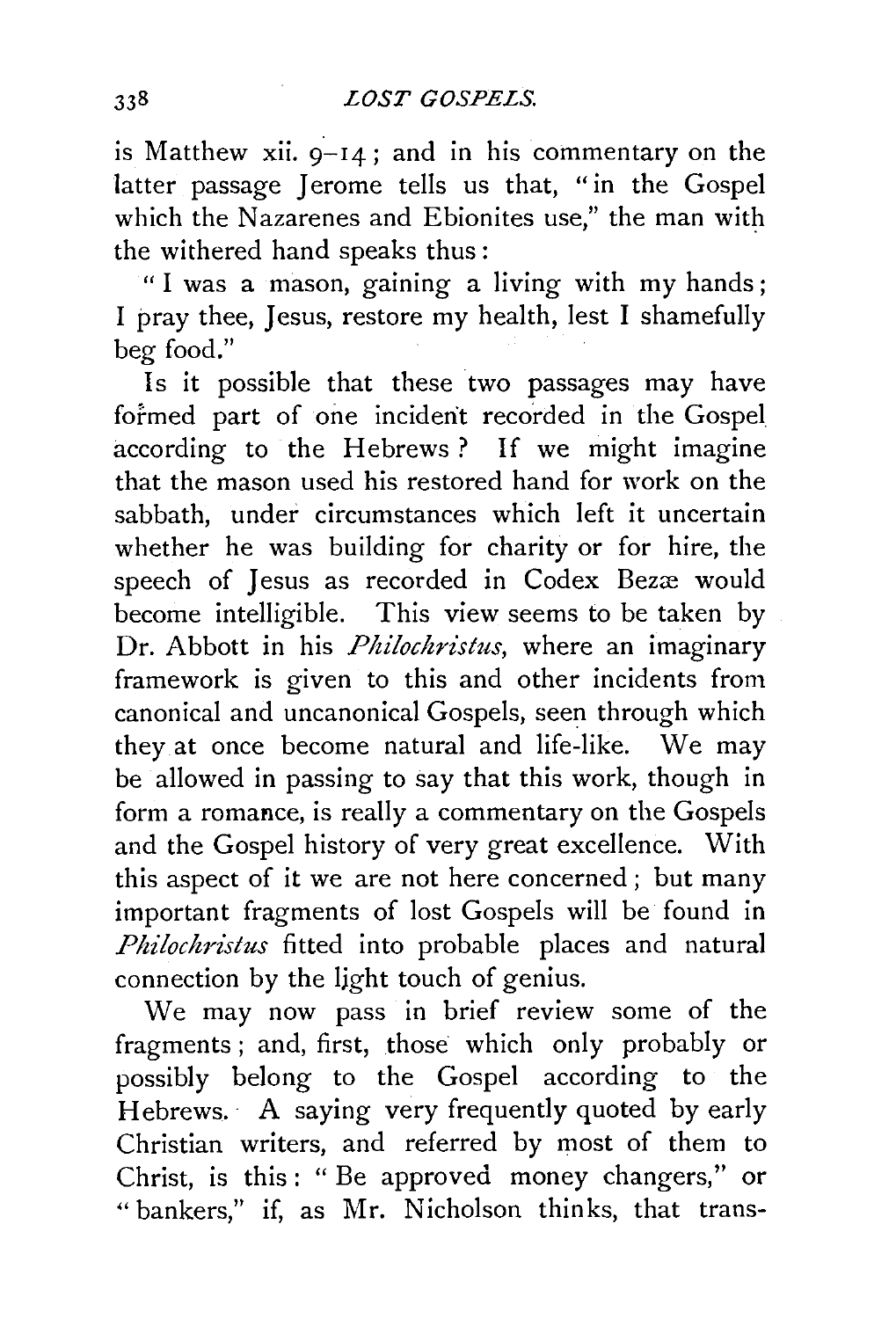Iation is more exact. This is, of course, an exhortation to test doctrine as dealers in money ring, bite, and assay the coins which pass through their hands.

" He who is near me is near the fire; he who is far from me is far from the kingdom."

Origen: has read this "somewhere, as if from the mouth of the Saviour," and wishes he could find out whether it is genuine. The saying is at any rate remarkable, and may perhaps be sufficiently explained by the following beautiful fragment:

"Ye shall be as lambs among wolves. Peter answered Him and said: lf then the wolves rend the lambs in pieces ? Jesus said to Peter: Let not the lambs, after they are dead, fear the wolves. And you, fear not them who kill you, and can do nothing to you. But fear him who, after killing you, has authority over soul and body to cast into the Gehenna of fire."

The Gospel according to the Hebrews contained, as we know from Papias, the story of the woman taken in adultery, which is now generally admitted to be an interpolation where it stands in our fourth Gospel. We cannot say whether the text as we have it corresponds with that of the lost Gospel, but it may be remarked that Codex Bezæ is the oldest manuscript in which that narrative is found, and we have seen reason to think that Codex Bezæ may have incorporated in the text another passage from the Gospel according to the Hebrews. The conclusion is not unreasonable that both were introduced from this source.

Passing now to the fragments which are quoted from the Gospel according to the Hebrews by name, we will first notice those of historical interest. They are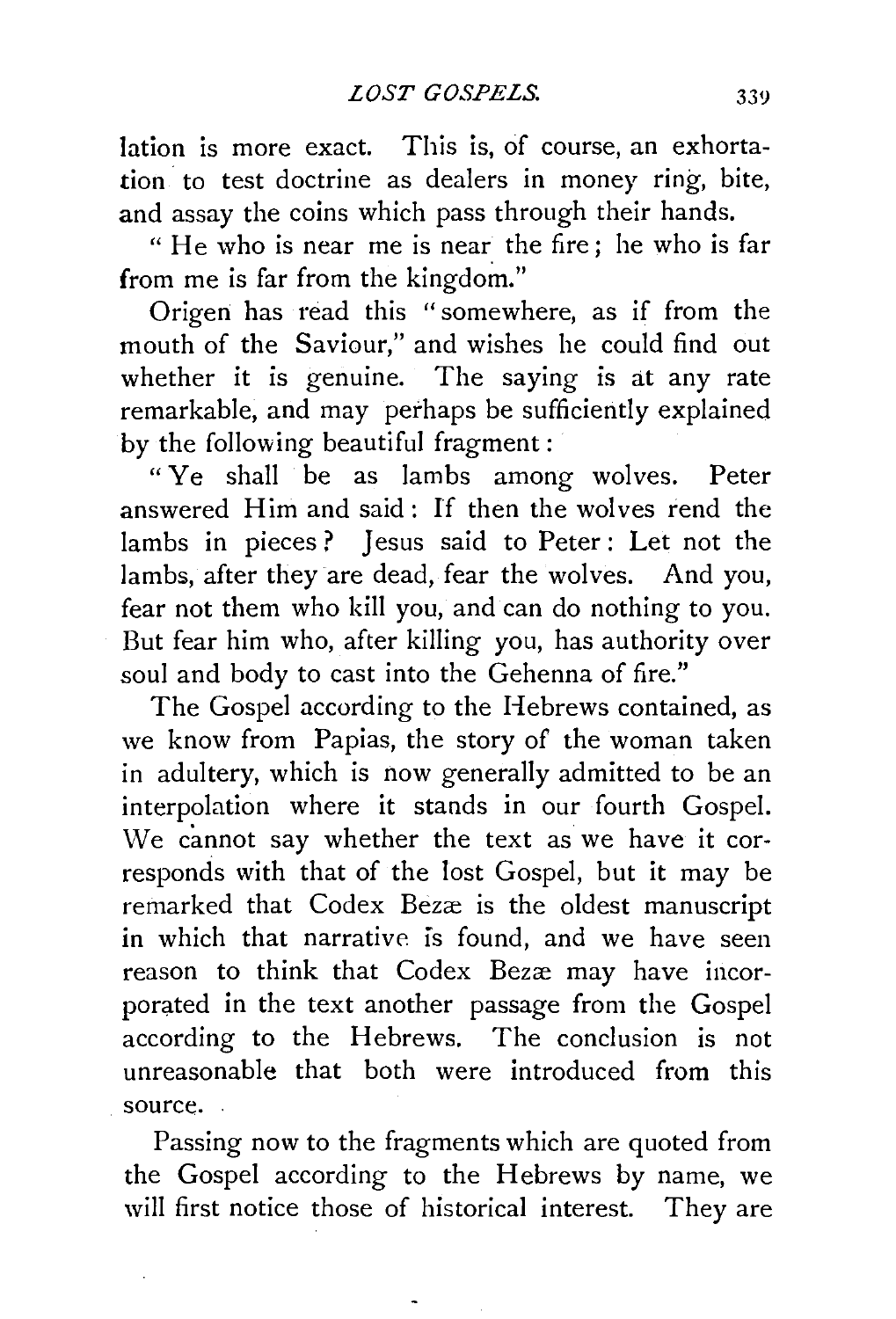too long to give entire, and we will confine ourselves to their most striking peculiarities and contrasts with the canonical text.

The preface to the Gospel is Ebionite, and is of no especial importance, except perhaps for fixing the date, for which purpose it shall be reserved for the present, with two or three other passages. We then come to the account of the Baptism, of which there are several fragments. The first is Ebionite; and alters John's locusts into oil-cake. The reason for this corruption of the text was that the Ebionites were strict vegetarians, and could not endure that the Baptist should eat anything which had been alive. For the same reason, it is said, they altered the words of Christ into these :

" Have I desired with desire to eat this flesh, the passover, with you?" thus changing the earnest wish into a question expressive of dislike and even of loathing. In the Nazarene, that is, the uncorrupted version of the lost Gospel, an interesting dialogue is given between the Lord and his mother, in which she urges baptism for repentance at the hands of John; and He replies:

" In what have I sinned, that I should go and be baptized by him ? unless perhaps this very thing which I have said is ignorance." $\cdot$ 

If we could suppose this passage to be genuine, the reasons for dropping it out of the later orthodox tradition would be obvious enough. Then follows an Ebionite account of the great light which shone round the place, reminding us of Justin's fire in the waters of Jordan, and the descent of " the whole fountain of the Holy Spirit" in the Nazarene Gospel.

The Nazarene had also the question of " Simon, his

Ļ,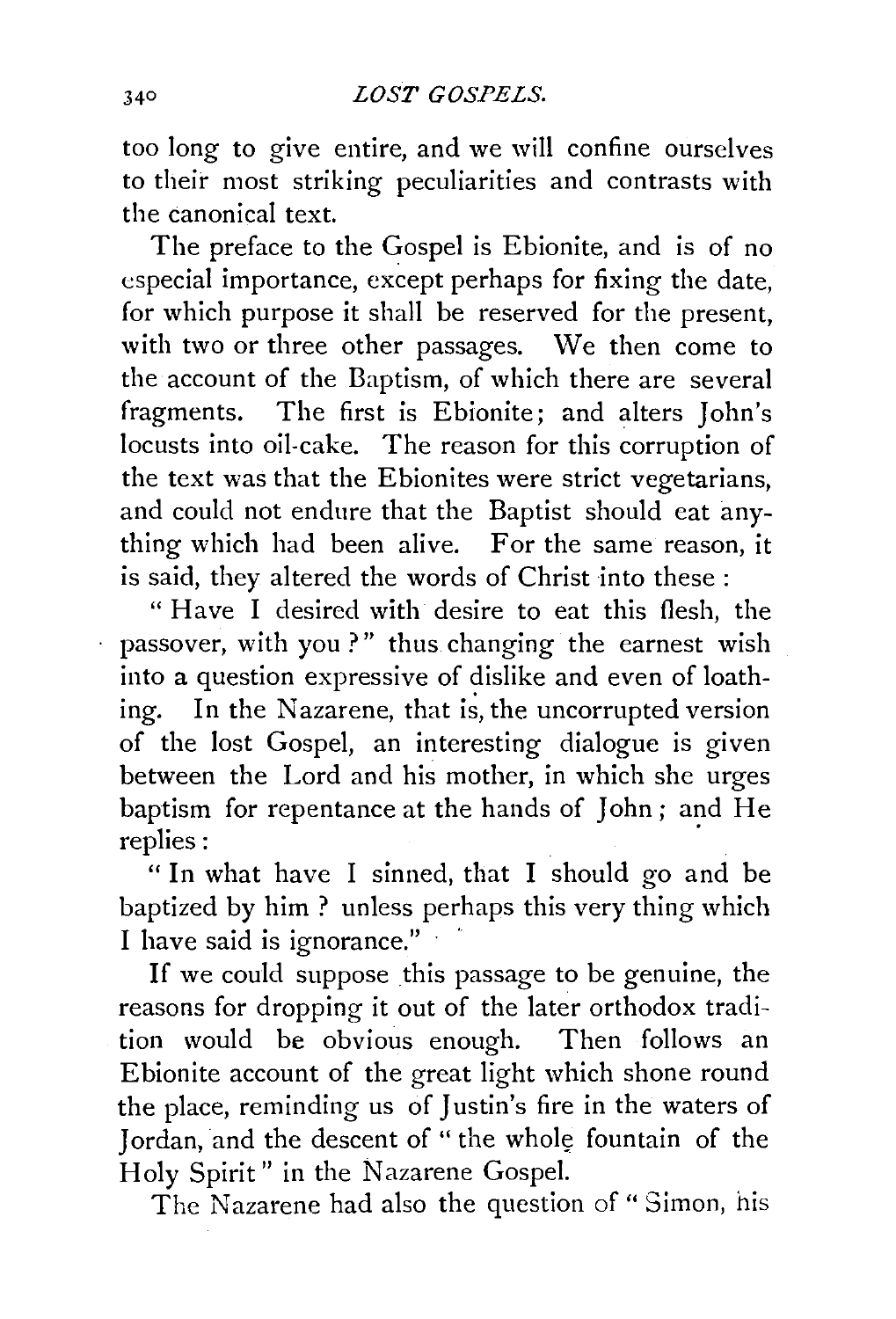disciple," as to the forgiveness of sins ; and this reason for the answer :

" For in the prophets also, after they were anointed with the Holy Spirit, mention of sin was found."

It will be observed that' the "young man" of the GospeL narrative has become two rich men in the following narrative, which presents other interesting variations.

"The other of the rich men said to Him : ' Master, what good thing shall I do and live?' He said to him: 'Man, keep the law and the prophets.' He answered Him: 'I have kept them.' He said to him: 'Go, sell all that thou hast and distribute to the poor ; and come, follow me.' But the rich man began to scratch his head, and it pleased him not. And the Lord said to him: 'How sayest thou-I have kept the law and the prophets-when it is written in the law, Thou shalt love thy neighbour as thyself; and lo, many, thy brothers, sons of Abraham, are clad in filth, dying of hunger ; and thy house is full of many goods ; and nothing at all goes out from it to them.' And He turned and said to Simon his disciple, seated by Him : ' Simon, son of John, it is easier for a camel to enter through the eye of a needle than a rich man into the kingdom of the heavens.'"

Instead of the rending of the veil of the Temple, it is the "lintel of the Temple of immense size," which was broken in two. Lastly, an appearance of the risen Lord to James the Just is described, James having vowed that he would not eat bread until he had seen Jesus alive again.

There is an evangelic ring about most of these fragments, wholly different from the fictitious productions

VOT,. XII.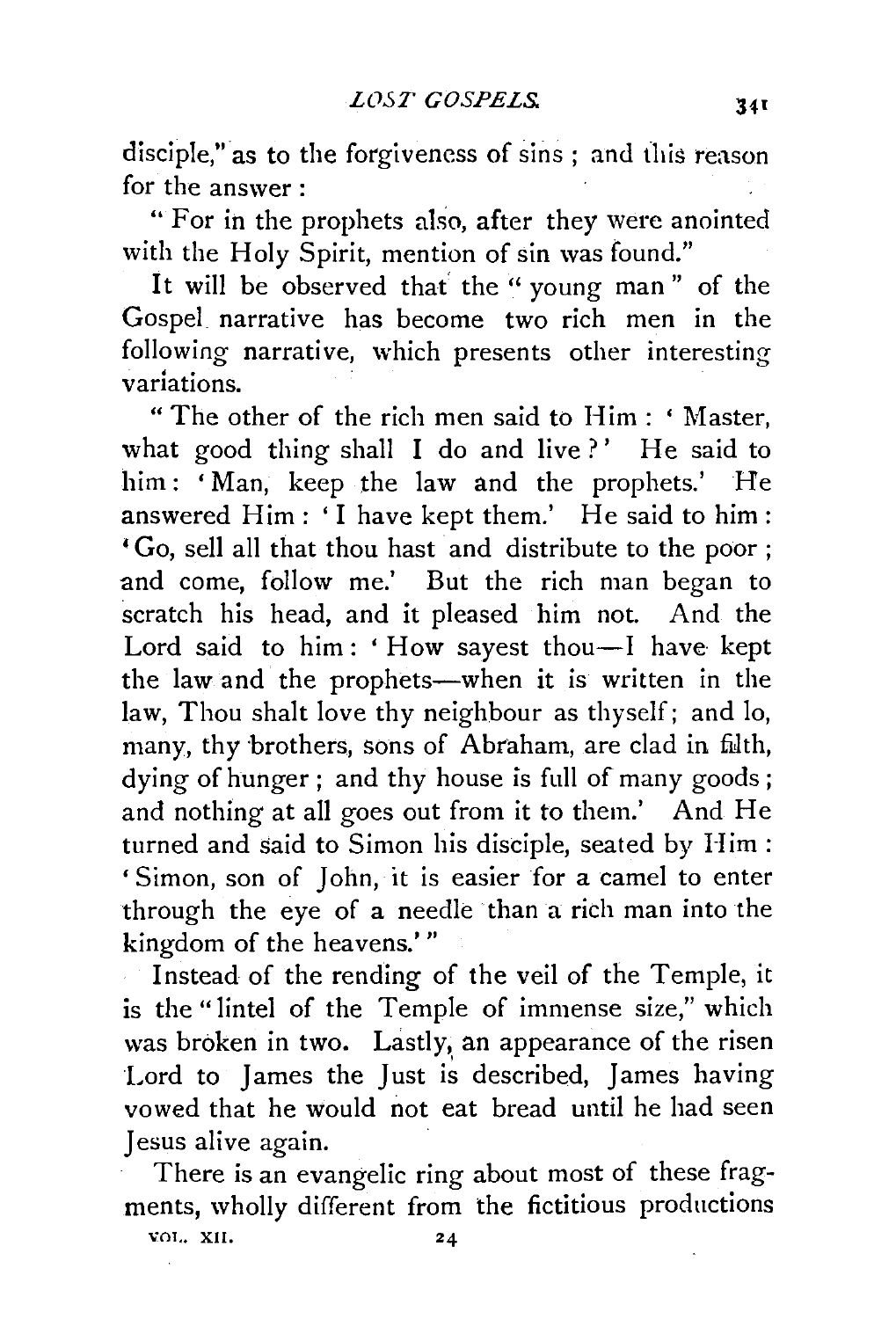of later times, which, if it does not quite justify the opinion of Jerome, yet goes some way towards establishing for this lost Gospel an affinity with the works of the canonical four.

"And be ye never joyful save when ye have looked in love upon your brother" is a saying that might well have been uttered by Christ.

"He that hath marvelled shall reign, and he that hath reigned shall rest" may at first seem rather strange and forced ; yet so probably would some of the sayings in our received Gospels, if they were new to us, and stood alone, without the support of the accustomed context. But the more we think of it, the more clearly we shall see that roused attention implies wonder ; fixed attention, power; while power, rightly used, ends in rest; and we shall perhaps conclude that this saying is inferior in depth and beauty to few of the recorded words even of Christ.

There is, however, one strange fragment which comes to us from the purest source, and must therefore be accepted as authentic. It is quoted by Origen from the Gospel according to the Hebrews, "where," he writes, *"the* Saviour Himself says:"

"''Just now my mother the Holy Spirit took me by one of my hairs, and bore me to the great mountain Tabor;" and Jerome also gives it as assigned to Jesus by the same Gospel.

No doubt it is always hazardous to condemn a sentence which has been torn from a lost context; and for its defence as it stands we may refer to Mr. Nicholson's book. We must admit, however, that this passage points very strongly to a later date ; and when we take into account the limited number of fragments that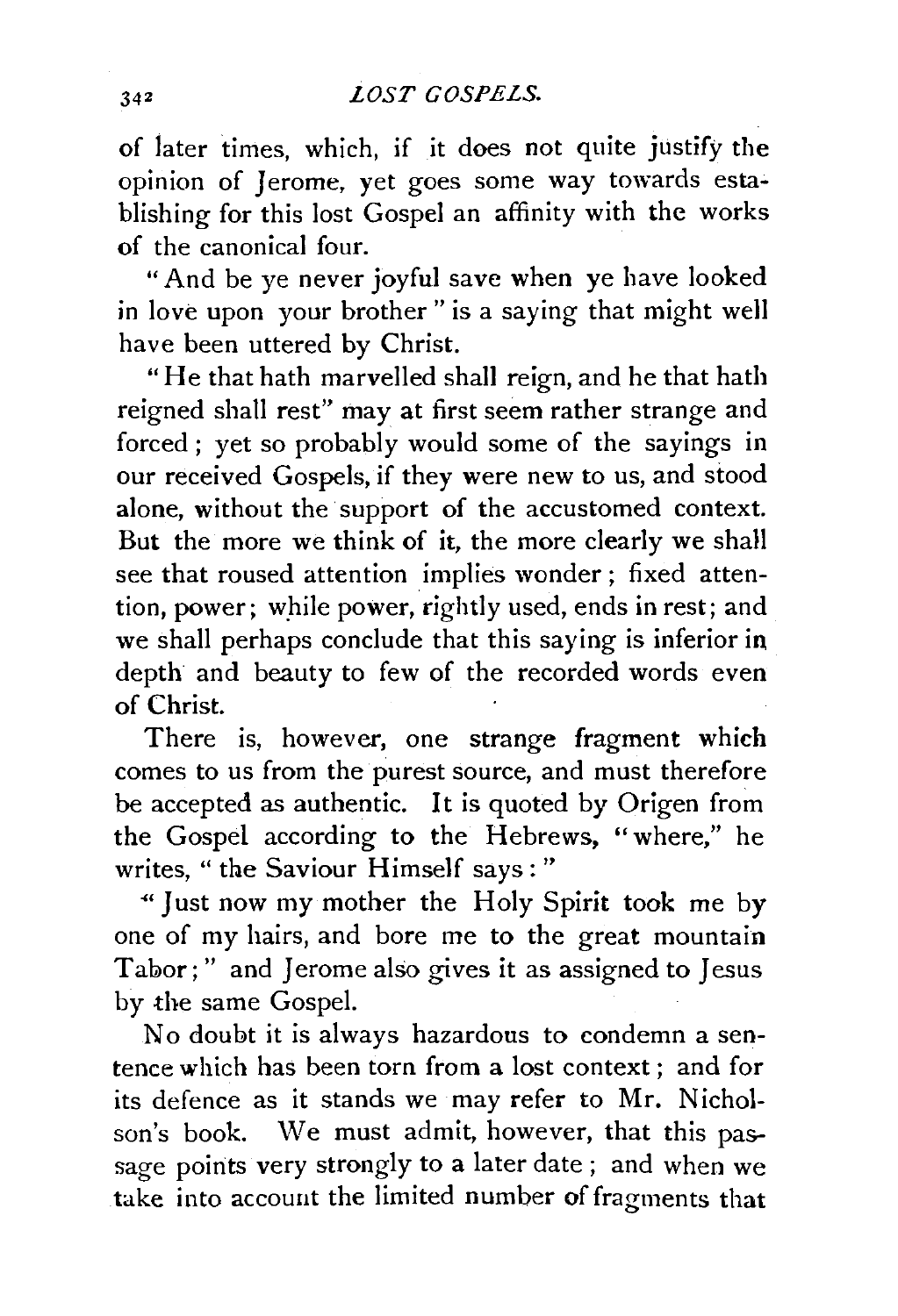remain, we must consider the possibility that more passages similar to this were to be found in the entire Gospel. Mr. Nicholson, like Baur and others, is in favour of a very early date ; and even believes that the Gospel according to the Hebrews may have been written, as tradition records, by Matthew himself. His hypothesis, as he states it, is "that Matthew wrote at different times the canonical Gospel and the Gospel according to the Hebrews, or at least that large part of the latter which was parallel to the former." Of this hypothesis we need only say here that it is modestly put forward, and fortified by illustrations which are valuable in any case. But the existence of such a passage as that last quoted makes, we must think, against his view. In a note to the article "Gospels" in the ninth edition of the *Encyclopædia Britannica*, vol. x., other indications of the later date of the lost Gospel are enumerated; among which are the constantly recurring use of " the Lord " where the earlier canonical writings would have simply "Jesus; " the softening of moral difficulties ; the increase of the miraculous element ; and the epithet "the Just" added to James. Some of the objections do not appear to us to be of great force, yet there is something in them all. It may perhaps be added that in the preface to the lost Gospel the first place is given to John, which would have been impossible, at least in the times of the Synoptic Gospels. Yet on the most moderate view the great antiquity of the Gospel according to the Hebrews cannot be denied. Hilgenfeld<sup>1</sup> calls it without doubt the most ancient of all the books relating to the New Testament outside the received canon ; and if we were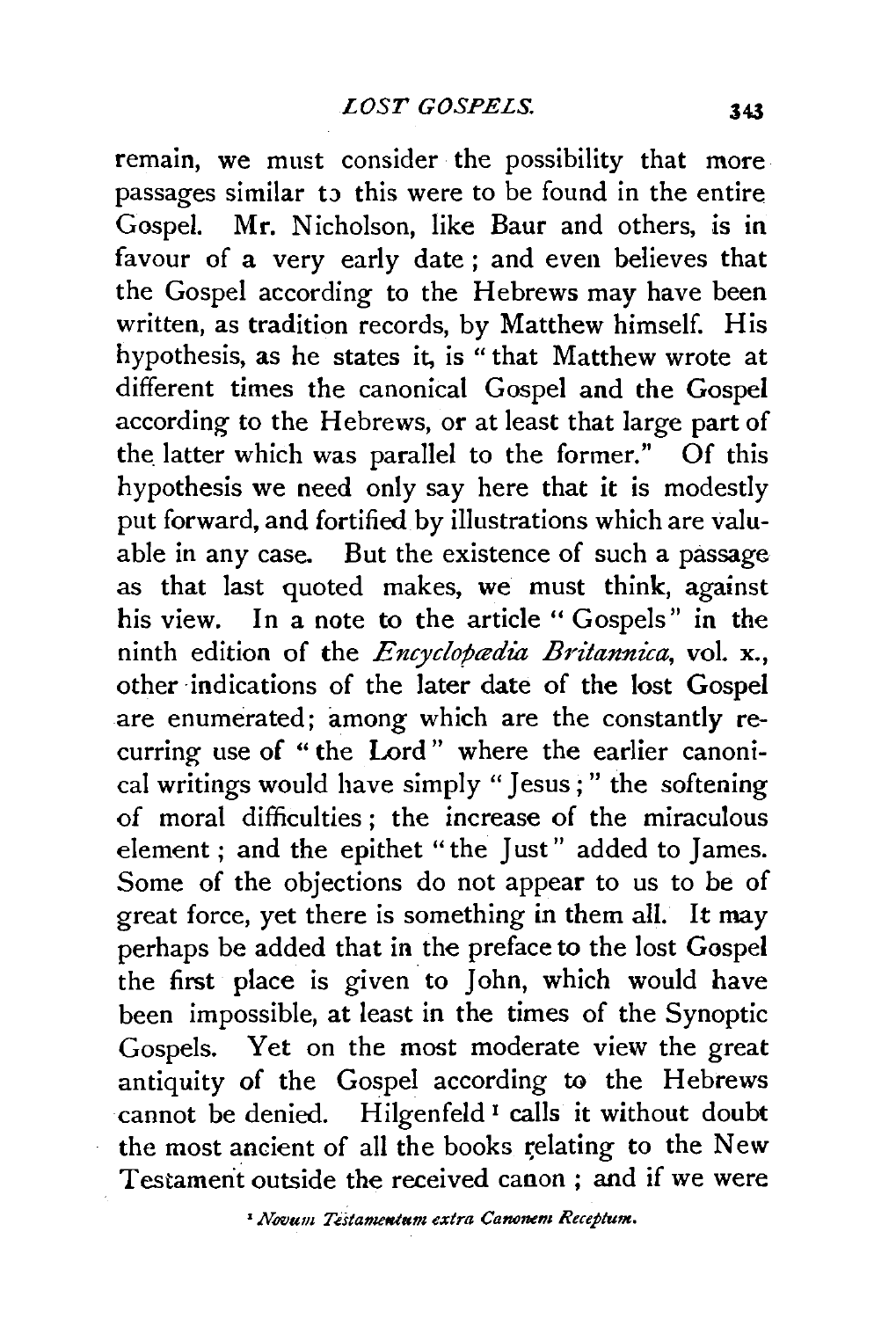to venture on a guess, we should be inclined to place it in order of date after our first three and before the fourth Gospel. But, apart from such speculations, it will now, we may hope, be evident that in this Gospel we have lost a very early embodiment of apostolic traditions, which may not improbably have contained genuine words and narratives of Christ unrecorded in the received Gospels. If the Gospel according to the Hebrews grew up amid such a community as we have described, secluded and mildly fanatical, some chaff would be· naturally mingled with the wheat; but that grains of true wheat were there the fragments that remain to us testify.

Perhaps some readers may care to turn to the books we have cited, and study the remnants of the Gospel according to the Hebrews, and of other lost or apocryphal Gospels, for themselves. Others, who lack time or inclination for this task, may yet be induced to interest themselves in the recovery of such manuscripts as may still be lying in some Eastern monasteries-in Asia, Egypt, or Abyssinia-forgotten in a corner, or destined at some undetermined period to light a fire and boil a kettle for the monks. Some copies of the translations made by Jerome of the Gospel according to the Hebrews may very possibly yet exist; and we need scarcely point out how important such a discovery would be. It is indeed strange that a people so devoted to the Bible as ourselves should take so little interest in the recovery of Biblical manuscripts that few know how one of the most important was found and saved little more than twenty years ago. If a proper search were made much might be added to the stock of Biblical scholars, and thus indirectly to the